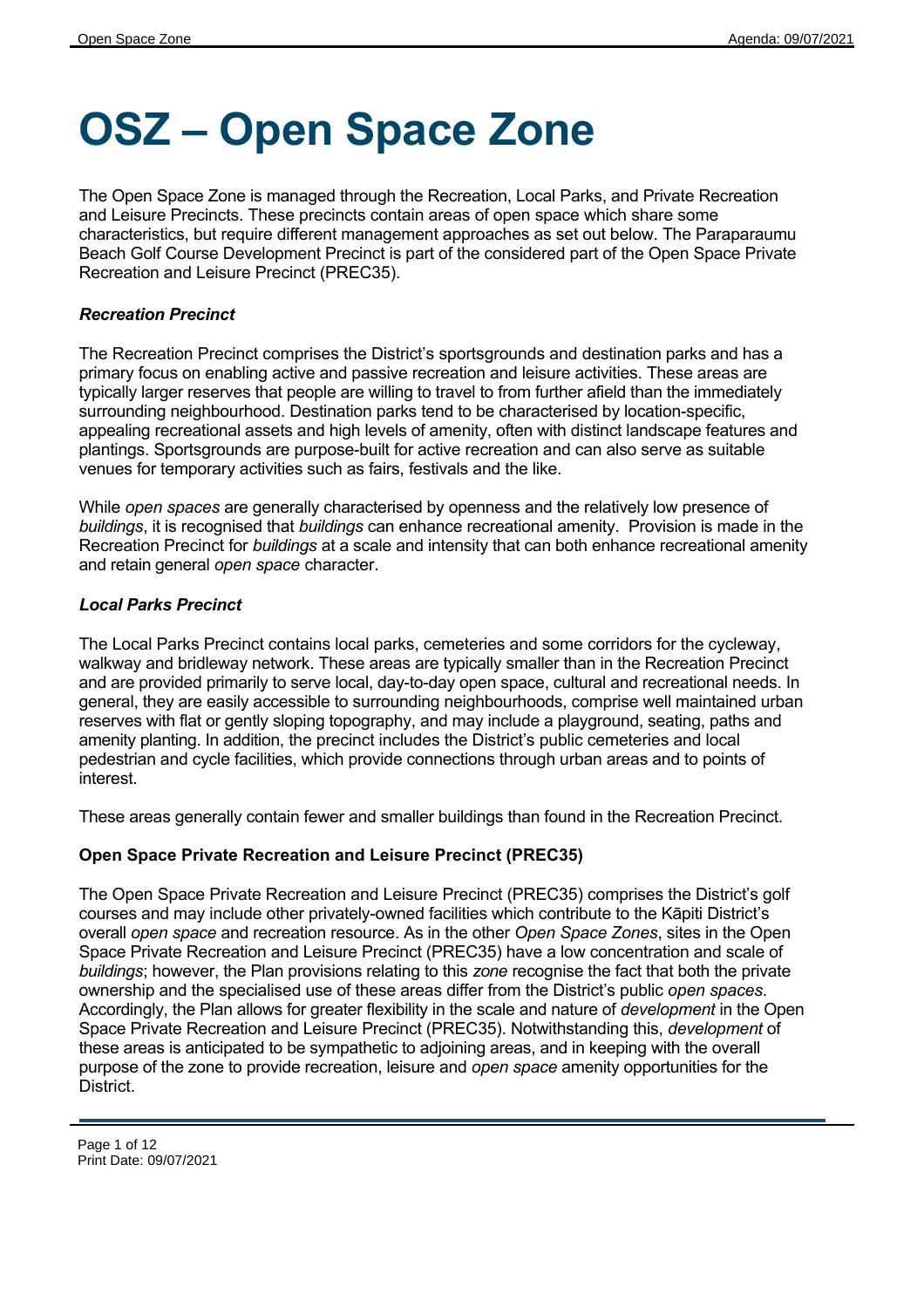## **Strategic Context**

The Primary Objectives that this chapter implements are:

- DO-O1 Tāngata Whenua
- DO-O3 Development Management
- DO-O4 Coastal Environment
- DO-O8 Strong Communities; and
- DO-O17 Open Spaces / Active Communities.

#### **DO-O1** Tāngata Whenua

To work in partnership with the *tangata whenua* of the District in order to maintain *kaitiakitanga* of the District's resources and ensure that decisions affecting the natural *environment* in the District are made in accordance with the principles of Te Tiriti o Waitangi (Treaty of Waitangi).

#### **DO-O3** Development Management

To maintain a consolidated urban form within existing urban areas and a limited number of identified growth areas which can be efficiently serviced and integrated with existing townships, delivering:

- 1. urban areas which maximise the efficient end use of energy and integration with infrastructure;
- 2. a variety of living and working areas in a manner which reinforces the function and vitality of centres;
- 3. resilient communities where development does not result in an increase in risk to life or severity of damage to property from natural hazard events;
- 4. higher residential densities in locations that are close to centres and public open spaces, with good access to public transport;
- 5. management of development in areas of special character or amenity so as to maintain, and where practicable, enhance those special values;
- 6. sustainable natural processes including freshwater systems, areas characterised by the productive potential of the land, ecological integrity, identified landscapes and features, and other places of significant natural amenity;
- 7. an adequate supply of housing and areas for business/employment to meet the needs of the District's anticipated population which is provided at a rate and in a manner that can be sustained within the finite carrying capacity of the District; and
- 8. management of the location and effects of potentially incompatible land uses including any interface between such uses.

#### **DO-O4** Coastal Environment

To have a coastal environment where:

- 1. areas of outstanding natural character and high natural character, outstanding natural features and landscapes, areas of significant indigenous vegetation and significant habitats of indigenous fauna are identified and protected;
- 2. areas of outstanding natural character and high natural character are restored where degraded;
- 3. the effects of inappropriate subdivision, use and development are avoided, remedied, or mitigated;
- 4. public access to and along the coast to facilitate active and passive recreational use is maintained and enhanced while managing inappropriate vehicle access; and
- 5. Inappropriate development does not result in further loss of coastal dunes in the area mapped as the coastal environment.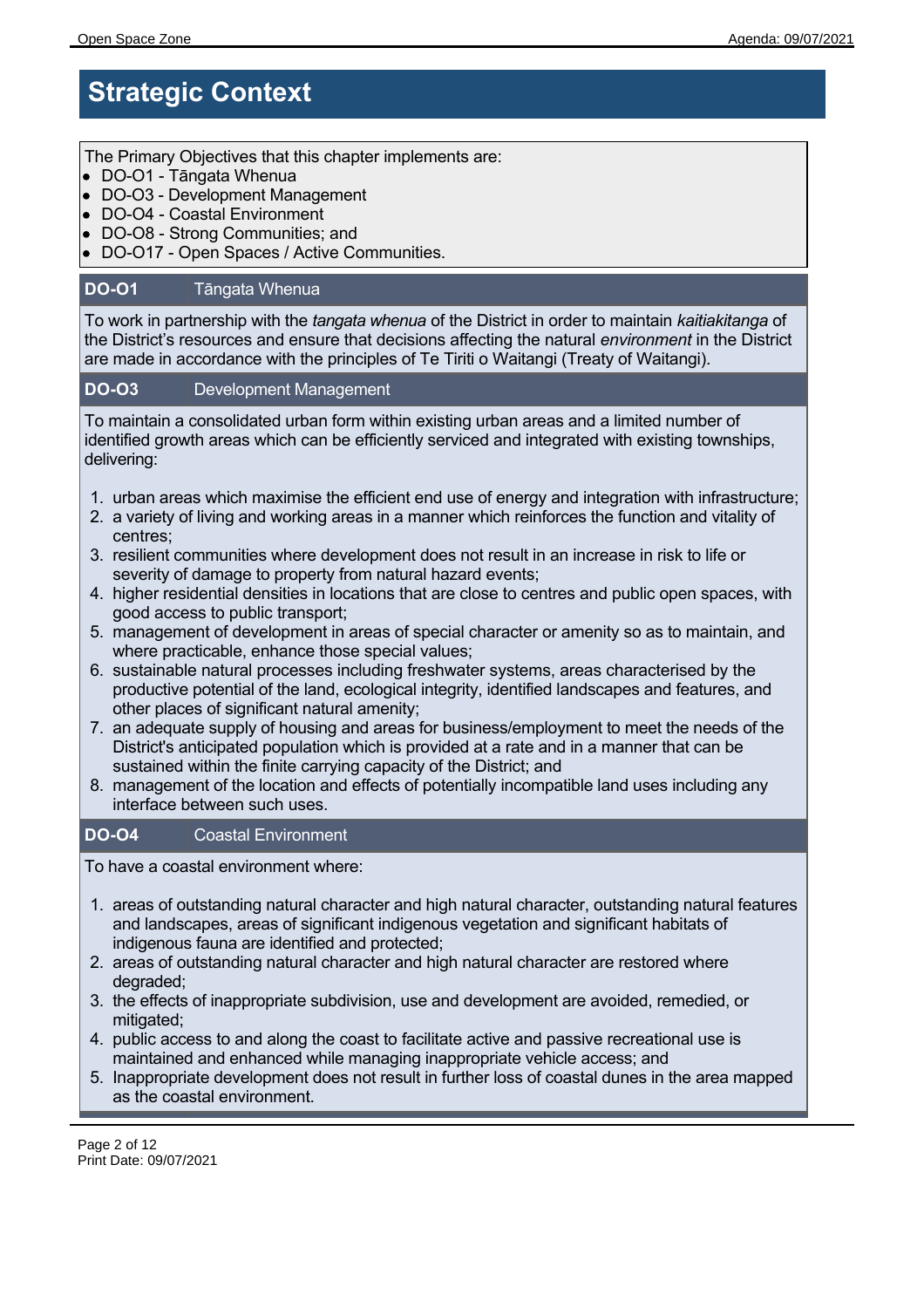#### **DO-O8** Strong Communities

To support a cohesive and inclusive community where people:

- 1. have easy access and connectivity to quality and attractive public places and local social and community services and facilities;
- 2. have increased access to locally produced food, energy and other products and resources;
- 3. have improved health outcomes through opportunities for active living or access to health services; and
- 4. have a strong sense of safety and security in public and private spaces.

#### **DO-O17** Open Spaces/Active Communities

To have a rich and diverse network of *open space* areas that:

- 1. is developed, used and maintained in a manner that does not give rise to significant adverse *effect*s on the natural and physical *environment*;
- 2. protects the District's cultural, ecological and *amenity values*, while allowing for the enhancement of the quality of *open space* areas;
- 3. supports the identity, health, cohesion and resilience of the District's communities; and
- 4. ensures that the present and future recreational and *open space* needs of the District are met.

Provisions in other sections of the Plan may also be relevant.

### **Policies**

| OSZ-P1                                 | Reserve Contributions                                                                      |
|----------------------------------------|--------------------------------------------------------------------------------------------|
|                                        | Reserve contributions will be used for acquisition, protection and enhancement of areas of |
| cultural, ecological or amenity value. |                                                                                            |

**OSZ-P2** Recreational Activities

*Subdivision*, use and *development* of *land* in the Open Space Zone will recognise and provide for the community's wide range of recreational needs.

**OSZ-P3** | Activities (General)

Activities in the *Open Space Zone,* excluding the Open Space Private Recreation and Leisure Precinct (PREC35), that may result in adverse environmental *effects* will be avoided unless:

- 1. the activities meet the recreational or open space needs of the community; and
- 2. the associated effects will be remedied or mitigated.

Where such activities are proposed in *Open Space Zone*, (excluding the Open Space Private Recreation and Leisure Precinct (PREC35), specific consideration will be given to:

- 1. the extent to which the activity provides a recreational or open space value (including cultural values) that is not available or which is underprovided within the identified catchment area for the activity;
- 2. the appropriateness and effectiveness of any mitigation or remediation measures proposed, including the need (if any) for ongoing or regular management;
- 3. the appropriateness of the particular *open space* in which the activity is proposed, including whether it is better suited to an alternative location;
- 4. whether or not the activity would preclude future adaptive uses of the open space area; and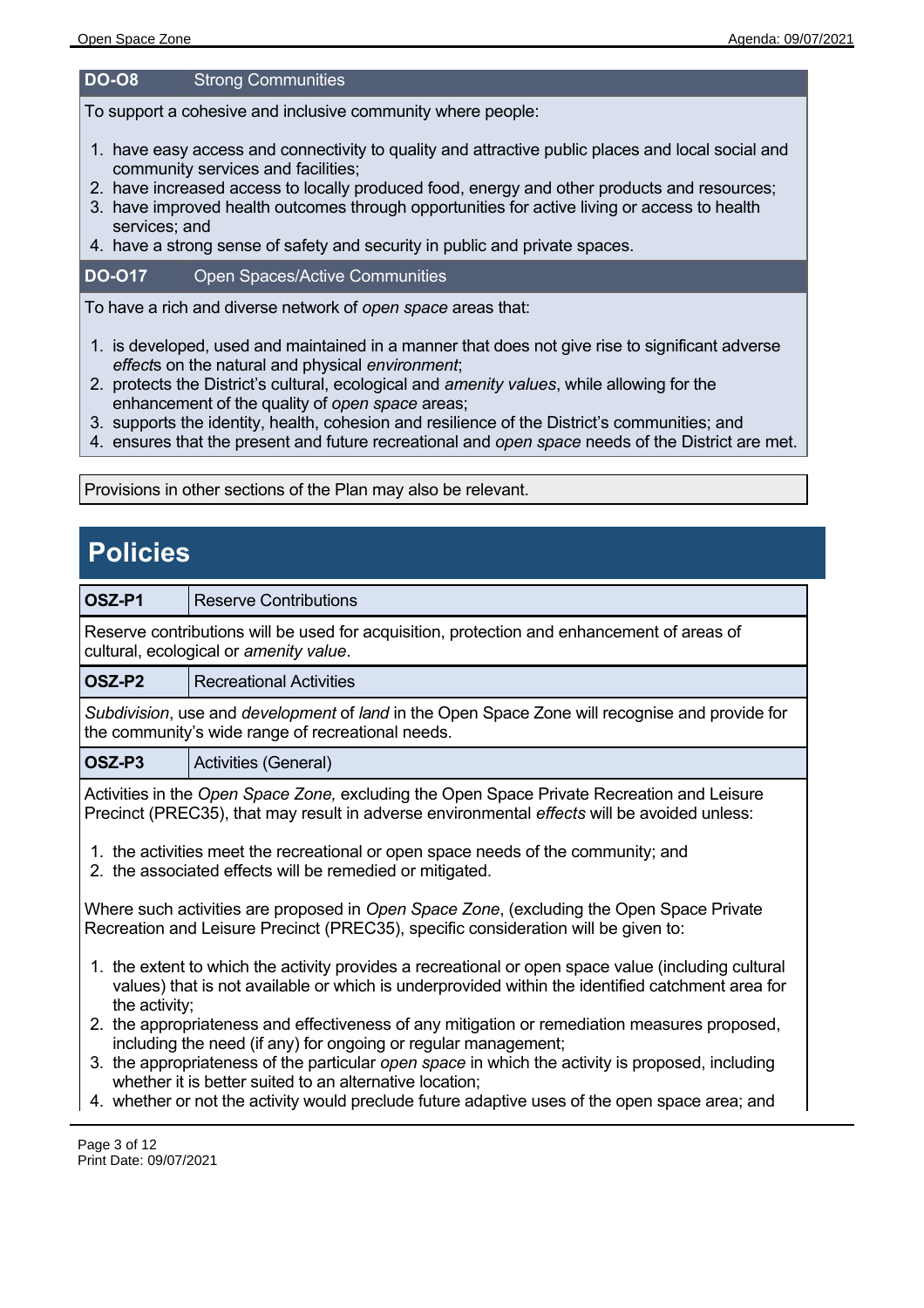5. whether or not the activity would unduly limit or preclude public access. **OSZ-P4** | Buildings and Structures New *buildings* and *structures* will be designed, located and constructed in a manner which does not reduce the overall quality of the District's *Open Space Zone* (excluding the Open Space Private Recreation and Leisure Precinct (PREC35)), while recognising that some *buildings* and *structures* can enhance recreational and open space values. Where new *buildings* or *structures* are proposed in *Open Space Zones* (excluding the Open Space Private Recreation and Leisure Precinct (PREC35)), specific consideration will be given to: 1. the appropriateness – including the relationship to the surrounding *environment* – of the purpose, number, size and location of new *buildings* and *structures*; 2. the extent to which any *building* or *structure* – including its design and appearance – positively contributes to, or detracts from, recreational and open space amenity, and cultural, ecological and landscape values; 3. whether any proposed *building* or *structure* unduly precludes or limits public access; and 4. any cumulative effects, including from proliferation of *buildings* and *structures* in a given *open space* area. **OSZ-P5** Safety *Subdivision*, use and *development* in the *Open Space Zone* (excluding the Open Space Private Recreation and Leisure Precinct (PREC35)) will provide for the safety of users and neighbouring communities, including through consideration of the principles in Appendix 6 - Crime Prevention Through Environmental Design (CPTED) Guidelines. **OSZ-P6** | Indigenous Biodiversity Opportunities to enhance indigenous biodiversity will be identified and implemented through the *subdivision*, use and *development* of *Open Space Zone* (excluding the Open Space Private Recreation and Leisure Precinct (PREC35)). **OSZ-P7** | Food Production Opportunities for food production may be developed in the *Open Space Zone* (excluding the Open Space Private Recreation and Leisure Precinct (PREC35)) in a manner which does not significantly affect the core ecological, recreational, cultural and other *amenity values* associated with *open spaces*. **OSZ-P8** Open Space Private Recreation and Leisure Precinct (PREC35) *Development* of private *open spaces* and recreational facilities will be provided for in the Open Space Private Recreation and Leisure Precinct (PREC35) where the *development*: 1. is of an appropriate scale, intensity and location relative to its context; and 2. is *ancillary* to the recreational, open space or leisure activities which predominate on the site(s). Paraparaumu Beach Golf Club *Development* within a defined precinct of the Paraparaumu Beach Golf Course, as identified on the District Plan Maps, is subject to limits set by separate *height* and *coverage* controls. In addition to (a) and (b) above, *development* which is proposed to exceed those limits will be subject to the requirement to avoid, remedy or mitigate potential adverse *effects* on the amenity of adjoining *residential zones* and on landscape values.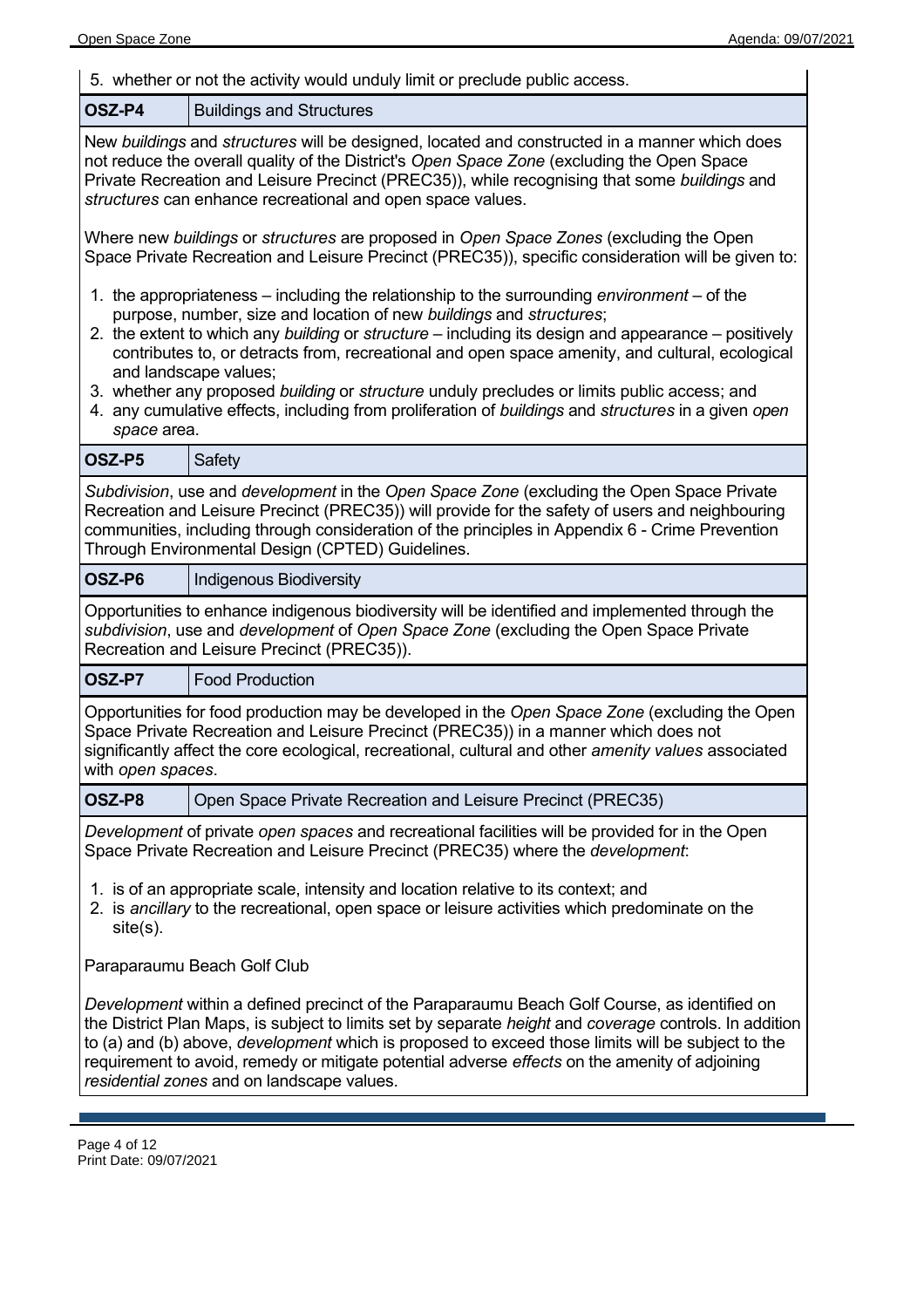## **Rules**

The Rules in this chapter only apply to land and activities within the Open Space Zone. For rules which apply in the Natural Open Space Zone, see NOSZ.

| OSZ-R1                | Any activity that is a permitted activity under the rules in this chapter.                                                                                                                                                                                                                                                                                                                                                  |  |
|-----------------------|-----------------------------------------------------------------------------------------------------------------------------------------------------------------------------------------------------------------------------------------------------------------------------------------------------------------------------------------------------------------------------------------------------------------------------|--|
| Permitted<br>Activity | <b>Standards</b>                                                                                                                                                                                                                                                                                                                                                                                                            |  |
|                       | <b>Fences and walls</b><br>1. The maximum height of any fence or wall (above original ground level) shall be:                                                                                                                                                                                                                                                                                                               |  |
|                       | a. 1.2 metres if less than 50% visually permeable; and<br>b. 1.8 metres if more than 50% visually permeable.                                                                                                                                                                                                                                                                                                                |  |
|                       | Note: Visually permeable in the context of this rule means the ability to see<br>through the fence or wall, and is determined by a comparison of the solid<br>portion of the fence or wall against any gaps provided within the <i>structure</i> or<br>between fence or wall.                                                                                                                                               |  |
|                       | 2. For the purposes of calculating maximum height under standard 1 above where<br>a fence is erected atop a retaining wall, the height shall be the combined<br>distance measured vertically from the base of the retaining wall to the top of the<br>fence.                                                                                                                                                                |  |
|                       | fence                                                                                                                                                                                                                                                                                                                                                                                                                       |  |
|                       | retaining wall                                                                                                                                                                                                                                                                                                                                                                                                              |  |
|                       | 3. For the purposes of this rule, any safety fencing shall not be subject to<br>standards 1 and 2 above.                                                                                                                                                                                                                                                                                                                    |  |
|                       | Lighting<br>4. Any lighting must be directed so that spill of light will be contained within the<br>boundaries of the site. Light level from the activity on the site must not exceed<br>10 lux, measured 1.5 metres inside the boundary of any adjoining site. This<br>standard does not apply to streetlighting on roads.<br>5. Light levels for pedestrian/cycleways and carparks must be lit at a minimum of<br>10 lux. |  |
|                       | <b>General</b><br>6. The activity complies with all other relevant permitted activity rules and<br>permitted activity standards in all other Chapters (unless otherwise specified).                                                                                                                                                                                                                                         |  |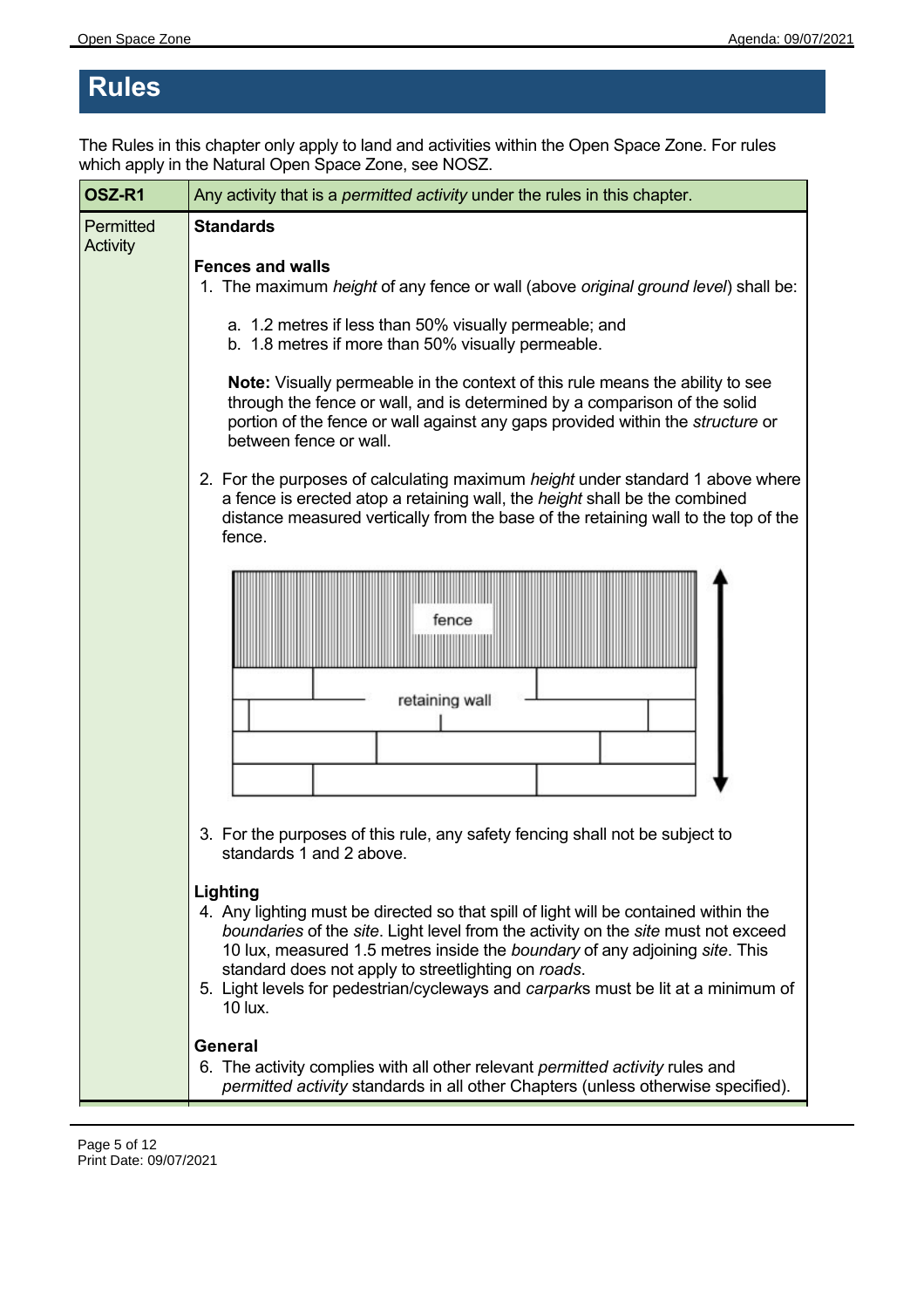| OSZ-R <sub>2</sub>    | Any activities which are not specified as permitted, controlled, restricted<br>discretionary, discretionary or non-complying activities in the rules in this chapter.                                                                                                                                                                       |
|-----------------------|---------------------------------------------------------------------------------------------------------------------------------------------------------------------------------------------------------------------------------------------------------------------------------------------------------------------------------------------|
| Permitted<br>Activity | <b>Standards</b>                                                                                                                                                                                                                                                                                                                            |
|                       | 1. The activity complies with all <i>permitted activity</i> standards in this chapter.                                                                                                                                                                                                                                                      |
| OSZ-R3                | Recreation, community and cultural activities, including ancillary retailing, in the<br><b>Recreation and Local Parks Precincts.</b>                                                                                                                                                                                                        |
| Permitted<br>Activity | <b>Standards</b>                                                                                                                                                                                                                                                                                                                            |
|                       | 1. Ancillary retailing must not:                                                                                                                                                                                                                                                                                                            |
|                       | a. be located within the Local Parks Precinct;<br>b. exceed 10m <sup>2</sup> retail floor space for any one retail activity; or<br>c. exceed 50m <sup>2</sup> retail floor space for any site.                                                                                                                                              |
|                       | <b>Note:</b> while recreation, community and cultural activities are provided for as a<br>permitted activity, these land use activities are also subject to all other permitted<br>activity rules in the Plan that apply across the District (for example, in relation to<br>noise, historic heritage, the natural environment, and so on). |
| OSZ-R4                | Harvesting activities associated with plantation forestry.                                                                                                                                                                                                                                                                                  |
| Permitted<br>Activity | <b>Standards</b>                                                                                                                                                                                                                                                                                                                            |
|                       | 1. Each site containing a plantation forest activity must have a vehicle access<br>designed and built for the entry and exit of fire fighting vehicles and shall meet<br>the following minimum requirements:                                                                                                                                |
|                       | a. 2.5 metres in width; and<br>b. 2.8 metres in <i>height</i> clearance (i.e. clear from vegetation, buildings and<br>structures).                                                                                                                                                                                                          |
|                       | 2. A fire plan must be completed for all forestry blocks prior to harvesting by the<br>forest owner or harvesting company and certified by the Council's Rural Fire<br>Officer prior to commencing any plantation forest harvesting.                                                                                                        |
|                       | <b>Note:</b> Council will accept, as compliance with this standard, activities which are<br>demonstrated to be consistent with the New Zealand Environmental Code of<br>Practice for Plantation Forestry.                                                                                                                                   |
| OSZ-R5                | The erection of any new building or structure and any addition or alteration to any<br>lawfully established building or structure.                                                                                                                                                                                                          |
|                       | The following exceptions shall apply:                                                                                                                                                                                                                                                                                                       |
|                       | 1. Minor buildings<br>2. For the purposes of calculating maximum height Standard 3 play equipment<br>(such as goalposts and playground features) shall be exempted. For the<br>avoidance of doubt, these structures must still be subject to the height in<br>relation to boundary clause under Standard 5.                                 |
|                       | Height measurement criteria, and measurement criteria apply to activities under<br>this rule.                                                                                                                                                                                                                                               |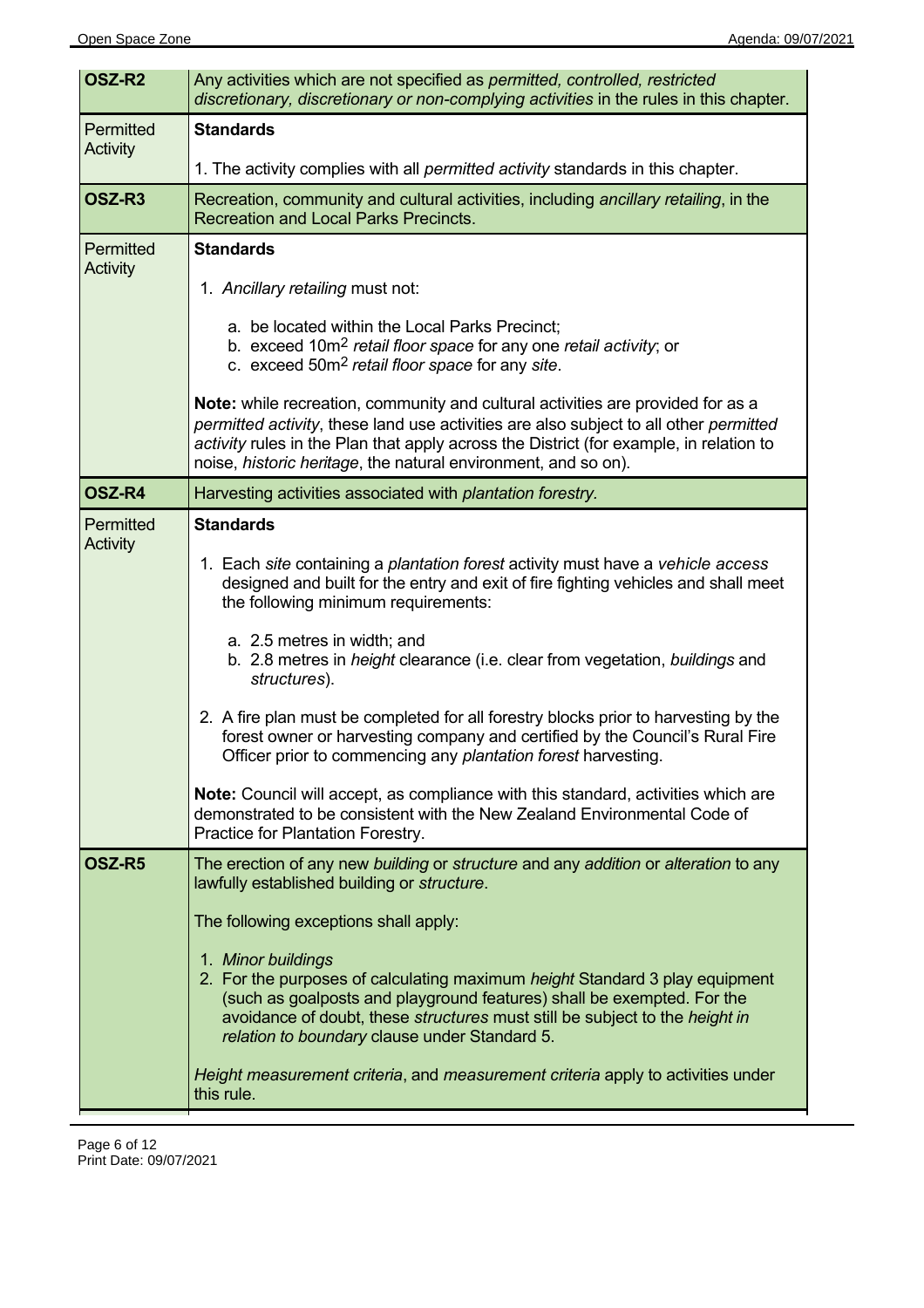| Permitted<br>Activity | <b>Standards</b>                                                                                                                                                                                                                                                                                                                                                                                                                                                                                                                                                                                                |
|-----------------------|-----------------------------------------------------------------------------------------------------------------------------------------------------------------------------------------------------------------------------------------------------------------------------------------------------------------------------------------------------------------------------------------------------------------------------------------------------------------------------------------------------------------------------------------------------------------------------------------------------------------|
|                       | 1. Maximum building coverage:                                                                                                                                                                                                                                                                                                                                                                                                                                                                                                                                                                                   |
|                       | a. In the Recreation Precinct $-5\%$<br>b. In the Local Parks Precinct - 5%<br>c. In the Open Space Private Recreation and Leisure Precinct (PREC35) -<br>5%                                                                                                                                                                                                                                                                                                                                                                                                                                                    |
|                       | 2. Maximum gross floor area (expressed in square metres $[m^2]$ ) of any building:                                                                                                                                                                                                                                                                                                                                                                                                                                                                                                                              |
|                       | a. In the Recreation Precinct $-500m^2$<br>b. In the Local Parks Precinct - 100m <sup>2</sup><br>c. In the Paraparaumu Beach Golf Course Development Precinct - 3000m <sup>2</sup><br>d. In all other areas of the Open Space Private Recreation and Leisure<br>Precinct (PREC35) $-500m^2$                                                                                                                                                                                                                                                                                                                     |
|                       | 3. Maximum height of any building or structure (as measured by the height<br><i>measurement criteria</i> and expressed in metres [m]):                                                                                                                                                                                                                                                                                                                                                                                                                                                                          |
|                       | a. In the Recreation Precinct - 8m<br>b. In the Local Parks Precinct - 4m<br>c. In the Paraparaumu Beach Golf Course Development Precinct - 12m<br>d. In all other areas of the Open Space Private Recreation and Leisure<br>Precinct (PREC35) - 8m                                                                                                                                                                                                                                                                                                                                                             |
|                       | 4. Minimum yard setback (expressed in metres [m] measured horizontally) for any<br>building or structure:<br>5. Residential Zone (excluding legal road boundaries) - 5m minimum setbackB. All<br>other zones and along legal road boundaries - 3m minimum setback<br>6. All buildings and structures must fit within a height in relation to boundary<br>envelope which is made up of recession planes which commence at a point 2.1<br>metres above original ground level at the site boundary and incline inward at an<br>angle of 45 degrees. Refer to the definition of the height in relation to boundary. |
|                       | <b>Measurement Criteria:</b>                                                                                                                                                                                                                                                                                                                                                                                                                                                                                                                                                                                    |
|                       | When measuring building coverage, include:<br>a. any part of the site subject to a designation that may be taken or acquired under<br>the Public Works Act 1981.                                                                                                                                                                                                                                                                                                                                                                                                                                                |
|                       | Exclude:<br>a. any section of any buildings that extends out beyond the ground floor level limits<br>of the building and overhangs the ground.<br>b. The footprint of any minor building                                                                                                                                                                                                                                                                                                                                                                                                                        |
|                       | When measuring gross floor area, include:<br>a. covered yards and areas covered by a roof but not enclosed by walls                                                                                                                                                                                                                                                                                                                                                                                                                                                                                             |
|                       | Exclude:<br>a. uncovered stairways;<br>b. floor space in terraces (open or roofed), external balconies, breezeways or<br>porches;<br>c. roof car parking, lift towers and machinery rooms on the roof having a floor area                                                                                                                                                                                                                                                                                                                                                                                       |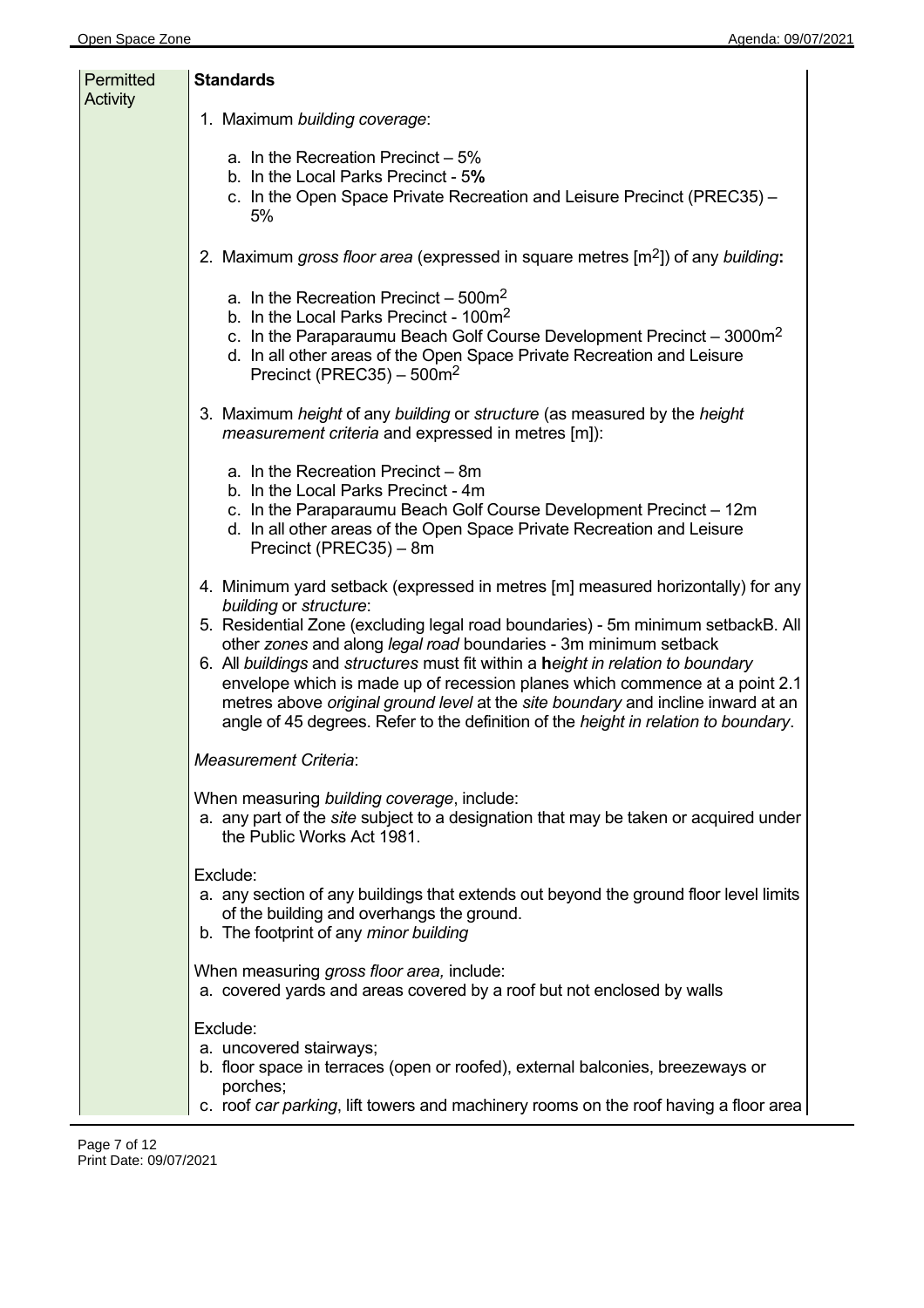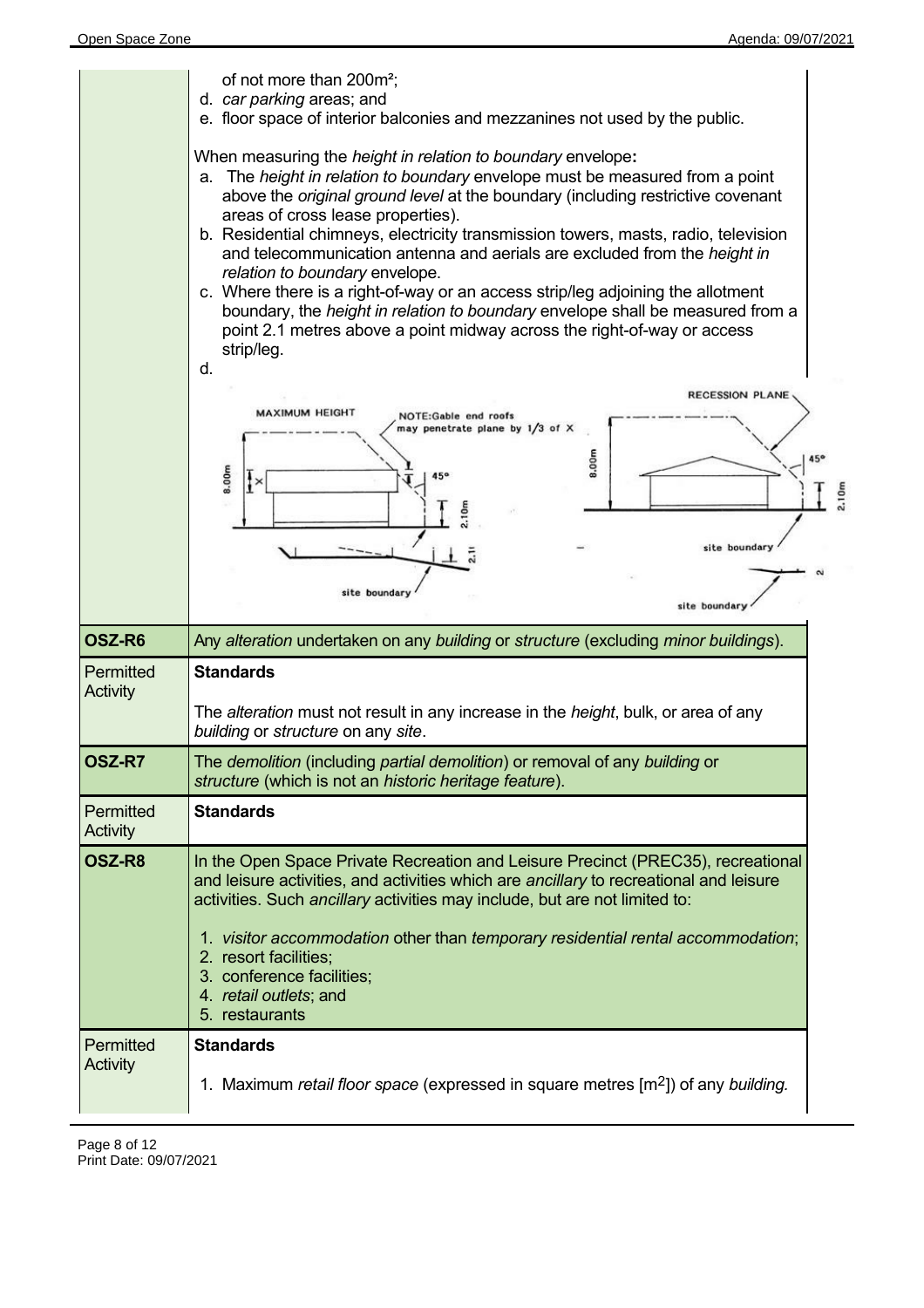|                                           | The maximum retail floor space for any one building, including any outdoor area<br>used for retail sales purposes in conjunction with the building, must not exceed<br>$200m^2$ .                                             |                                                                                                                                                                                                                                                                                 |
|-------------------------------------------|-------------------------------------------------------------------------------------------------------------------------------------------------------------------------------------------------------------------------------|---------------------------------------------------------------------------------------------------------------------------------------------------------------------------------------------------------------------------------------------------------------------------------|
|                                           | 2. Maximum gross retail floor space (expressed in square metres $[m^2]$ ) for any<br>site.                                                                                                                                    |                                                                                                                                                                                                                                                                                 |
|                                           | floor space for the purposes of this standard is inclusive of any lawfully<br>established retail activity located on-site as at 29 November 2012.                                                                             | The maximum gross retail floor space for any site, including any outdoor areas<br>utilised for retail sales purposes, must not exceed 350m <sup>2</sup> or a ratio of 10m <sup>2</sup> per<br>hectare of land, whichever is the lesser. For the avoidance of doubt gross retail |
| OSZ-R9                                    | Species protection and conservation management works, including associated<br>trapping, restoration and re-vegetation work, noxious plant and pest control, and<br>scientific research.                                       |                                                                                                                                                                                                                                                                                 |
| Permitted<br>Activity                     | <b>Standards</b>                                                                                                                                                                                                              |                                                                                                                                                                                                                                                                                 |
| <b>OSZ-R10</b>                            | Community / mara kai gardens in the Recreation and Local Parks Precinct.                                                                                                                                                      |                                                                                                                                                                                                                                                                                 |
| Permitted<br>Activity                     | <b>Standards</b>                                                                                                                                                                                                              |                                                                                                                                                                                                                                                                                 |
|                                           | Note: Landowner permission may also be required for the use of Open Space<br>Zone land for community or mara kai gardens.                                                                                                     |                                                                                                                                                                                                                                                                                 |
| <b>OSZ-R11</b>                            | Landscaping.                                                                                                                                                                                                                  |                                                                                                                                                                                                                                                                                 |
| Permitted<br>Activity                     | <b>Standards</b>                                                                                                                                                                                                              |                                                                                                                                                                                                                                                                                 |
| <b>OSZ-R12</b>                            | Any activity listed as a permitted activity or a controlled activity which does not<br>comply with one or more of the associated standards, unless otherwise specified.                                                       |                                                                                                                                                                                                                                                                                 |
| <b>Restricted</b><br><b>Discretionary</b> | <b>Standards</b>                                                                                                                                                                                                              | <b>Matters of Discretion</b>                                                                                                                                                                                                                                                    |
| <b>Activity</b>                           |                                                                                                                                                                                                                               | 1. The effects of non-compliance of the<br>relevant standards.<br>2. Measures to avoid, remedy or<br>mitigate adverse effects.<br>3. Cumulative effects.                                                                                                                        |
| <b>OSZ-R13</b>                            | Any new plantation forestry activity or any harvesting activity associated with<br>plantation forestry which does not comply with any one or more of the permitted<br>activity standards under NOSZ-R5.                       |                                                                                                                                                                                                                                                                                 |
| <b>Restricted</b>                         | <b>Standards</b>                                                                                                                                                                                                              | <b>Matters of Discretion</b>                                                                                                                                                                                                                                                    |
| <b>Discretionary</b><br><b>Activity</b>   | 1. A forestry management plan must<br>be prepared for any plantation<br>forestry activity and submitted to<br>Council for certification. Any forestry<br>management plan will have regard<br>to the New Zealand Environmental | 1. Sufficiency of the information<br>provided within the forestry<br>management plan.<br>2. Traffic effects, including (but not<br>limited to) design and location of<br>internal haul routes.                                                                                  |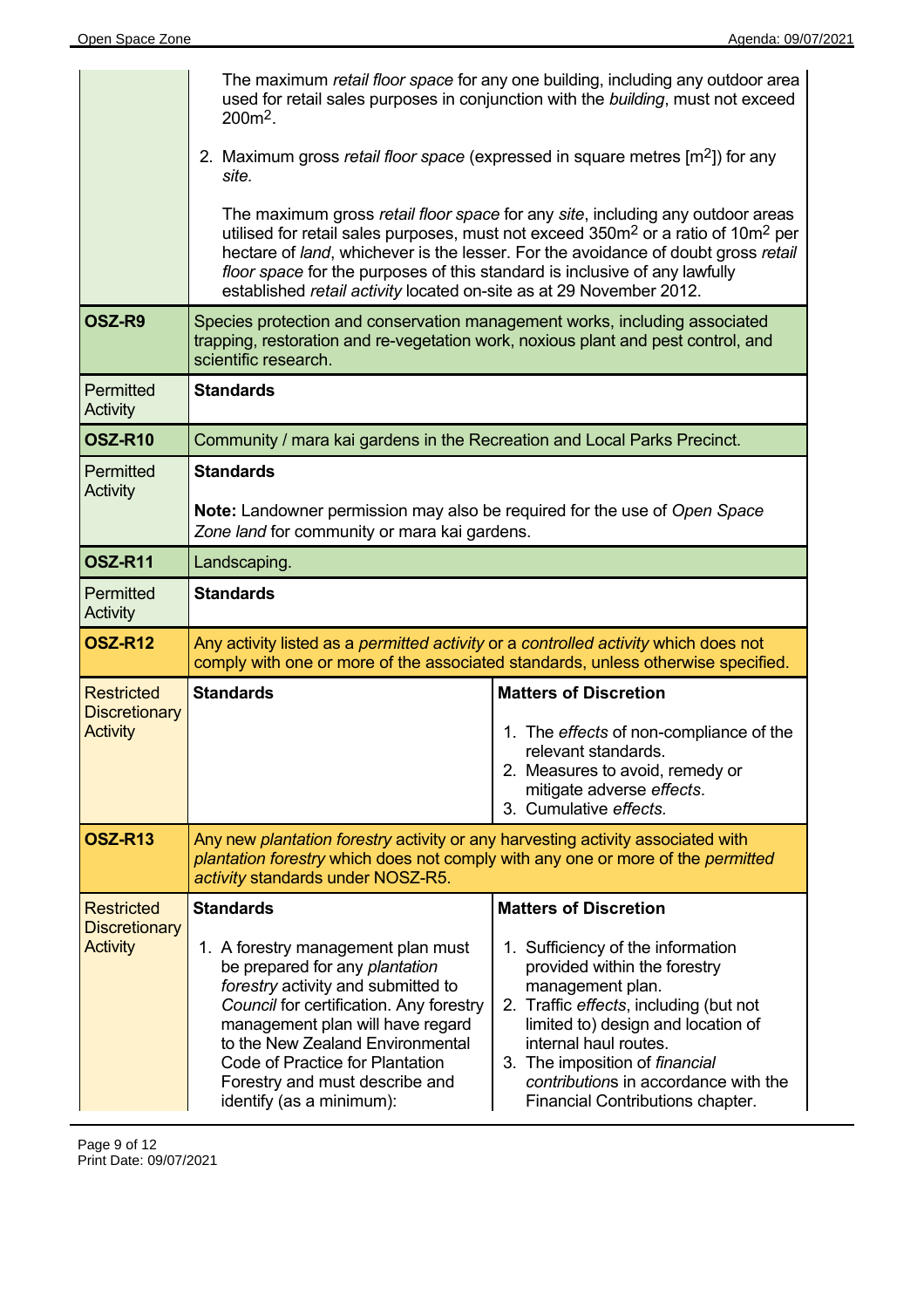|                                         | a. means by which to manage<br>vehicle movements associated<br>with the activity, including<br>proposed access point(s) and<br>road(s) (including indicative<br>location of haul roads within the<br>site boundary) to be used by<br>logging vehicles; and<br>b. the name and contact details of<br>the plantation operator.                                                                                                                                                                                                                                                                                                                                                                                                                                                                                                                                                                                                                                                                                     | 4. Proposed mitigation, remediation or<br>on-going management measures.<br>5. Any positive effects to be derived<br>from the activity.<br>6. Any cumulative effects.<br><b>Note:</b> Where <i>subdivision</i> or land use<br>consent is required under other rules in<br>the Plan which are associated with an<br>activity considered under this rule,<br>additional matters of discretion may also<br>apply.                          |
|-----------------------------------------|------------------------------------------------------------------------------------------------------------------------------------------------------------------------------------------------------------------------------------------------------------------------------------------------------------------------------------------------------------------------------------------------------------------------------------------------------------------------------------------------------------------------------------------------------------------------------------------------------------------------------------------------------------------------------------------------------------------------------------------------------------------------------------------------------------------------------------------------------------------------------------------------------------------------------------------------------------------------------------------------------------------|----------------------------------------------------------------------------------------------------------------------------------------------------------------------------------------------------------------------------------------------------------------------------------------------------------------------------------------------------------------------------------------------------------------------------------------|
| <b>OSZ-R14</b>                          | Any residential activity (excluding visitor accommodation which is not temporary<br>residential rental accommodation) in the Open Space Private Recreation and<br>Leisure Precinct (PREC35).<br>Measurement criteria apply to activities under this rule.                                                                                                                                                                                                                                                                                                                                                                                                                                                                                                                                                                                                                                                                                                                                                        |                                                                                                                                                                                                                                                                                                                                                                                                                                        |
| <b>Restricted</b>                       | <b>Standards</b>                                                                                                                                                                                                                                                                                                                                                                                                                                                                                                                                                                                                                                                                                                                                                                                                                                                                                                                                                                                                 | <b>Matters of Discretion</b>                                                                                                                                                                                                                                                                                                                                                                                                           |
| <b>Discretionary</b><br><b>Activity</b> | 1. No more than 1 residential activity<br>must be located on any site.<br>2. Any residential activity shall be:<br>a. limited to the purpose of<br>providing accommodation for a<br>caretaker or other person whose<br>employment requires that they<br>live on the premises where they<br>are employed; and<br>b. ancillary to a recreation and/or<br>leisure activity located on-site.<br>3. No more than 1 building shall be<br>used to accommodate any<br>residential activity for any site.<br>4. Any building used to accommodate<br>the residential activity must be no<br>larger than 70m <sup>2</sup> in gross floor area.<br><b>Measurement Criteria</b><br>When measuring gross floor area,<br>include:<br>a. covered yards and areas covered by<br>a roof but not enclosed by walls<br>Exclude:<br>a. uncovered stairways;<br>b. floor space in terraces (open or<br>roofed), external balconies,<br>breezeways or porches;<br>c. car parking areas; and<br>d. floor space of interior balconies and | 1. Visual, landscape, character, cultural<br>and amenity effects.<br>2. Context and surroundings.<br>3. Suitability of the location for the<br>proposed activity.<br>4. Traffic effects.<br>5. Earthworks.<br>6. The imposition of financial<br>contributions.<br>7. Proposed mitigation, remediation or<br>on-going management measures.<br>8. Any positive effects to be derived<br>from the activity.<br>9. Any cumulative effects. |

 $\overline{\phantom{a}}$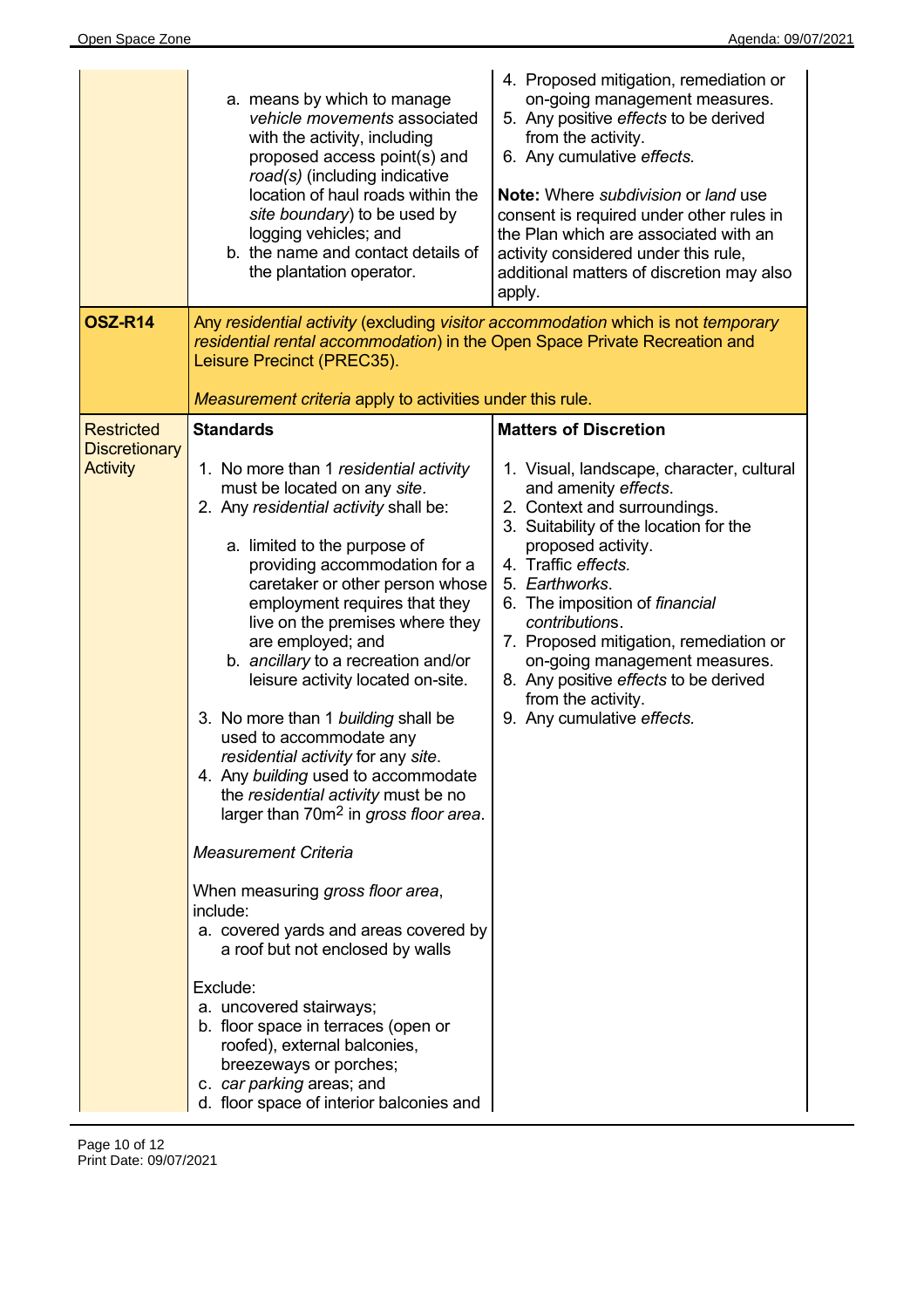|                                                              | mezzanines not used by the public.                                                                                                                                                                                               |                                                                                                                                                                                                                                                                                                                                                                                                                                                                                                                                                                                                                                     |
|--------------------------------------------------------------|----------------------------------------------------------------------------------------------------------------------------------------------------------------------------------------------------------------------------------|-------------------------------------------------------------------------------------------------------------------------------------------------------------------------------------------------------------------------------------------------------------------------------------------------------------------------------------------------------------------------------------------------------------------------------------------------------------------------------------------------------------------------------------------------------------------------------------------------------------------------------------|
| <b>OSZ-R15</b>                                               | in the Open Space Private Recreation and Leisure Precinct (PREC35) that does<br>not comply with one or more of the permitted activity standards under OSZ-R7.<br>The following are excluded from this rule:<br>• Minor buildings | The erection of any new building or structure (including associated recreational and<br>leisure activities), or any additions or alterations to any lawfully established building,                                                                                                                                                                                                                                                                                                                                                                                                                                                  |
| <b>Restricted</b><br><b>Discretionary</b><br><b>Activity</b> | <b>Standards</b>                                                                                                                                                                                                                 | <b>Matters of Discretion</b><br>1. Layout, size, design and location of<br>any building, additions or alterations.<br>2. Visual, landscape, character, cultural<br>and amenity effects.<br>3. Compatibility of the activity with the<br>context and surroundings.<br>4. Effects on cultural values, with<br>particular regard to any land<br>disturbance, earthworks, and the<br>alteration and disturbance of land<br>associated with gardening, cultivation<br>and the installation of fence posts.<br>5. Consideration of the effects of the<br>standard not met.<br>6. Any positive effects to be derived<br>from the activity. |
| OSZ-R16                                                      | Any activity listed as a restricted discretionary activity that does not comply with<br>one or more of the associated standards, unless otherwise stated.                                                                        |                                                                                                                                                                                                                                                                                                                                                                                                                                                                                                                                                                                                                                     |
| <b>Discretionary</b><br><b>Activity</b>                      |                                                                                                                                                                                                                                  |                                                                                                                                                                                                                                                                                                                                                                                                                                                                                                                                                                                                                                     |
| <b>OSZ-R17</b>                                               | or any retailing activity that is not a permitted activity under OSZ-R3.                                                                                                                                                         | In the Recreation and Local Parks Precincts, any industrial or commercial activity,                                                                                                                                                                                                                                                                                                                                                                                                                                                                                                                                                 |
| Non-<br>Complying<br>Activity                                |                                                                                                                                                                                                                                  |                                                                                                                                                                                                                                                                                                                                                                                                                                                                                                                                                                                                                                     |
| <b>OSZ-R18</b>                                               | Any intensive farming activity.                                                                                                                                                                                                  |                                                                                                                                                                                                                                                                                                                                                                                                                                                                                                                                                                                                                                     |
| Non-<br>Complying<br><b>Activity</b>                         |                                                                                                                                                                                                                                  |                                                                                                                                                                                                                                                                                                                                                                                                                                                                                                                                                                                                                                     |
| <b>OSZ-R19</b>                                               | The parking or placing of any motor vehicle, boat, caravan or material for the                                                                                                                                                   | purposes of sale or lease other than in areas specified by resolution of the Council.                                                                                                                                                                                                                                                                                                                                                                                                                                                                                                                                               |
| Non-<br>Complying<br><b>Activity</b>                         |                                                                                                                                                                                                                                  |                                                                                                                                                                                                                                                                                                                                                                                                                                                                                                                                                                                                                                     |
| <b>OSZ-R20</b>                                               | The erection of any new building or structure (excluding minor buildings) and any<br>addition or alteration to any lawfully established building within the Open Space<br>Plan in Appendix 19.                                   | Zone in Precinct B and within the Dune Protection Area as identified in the Structure                                                                                                                                                                                                                                                                                                                                                                                                                                                                                                                                               |

Page 11 of 12 Print Date: 09/07/2021